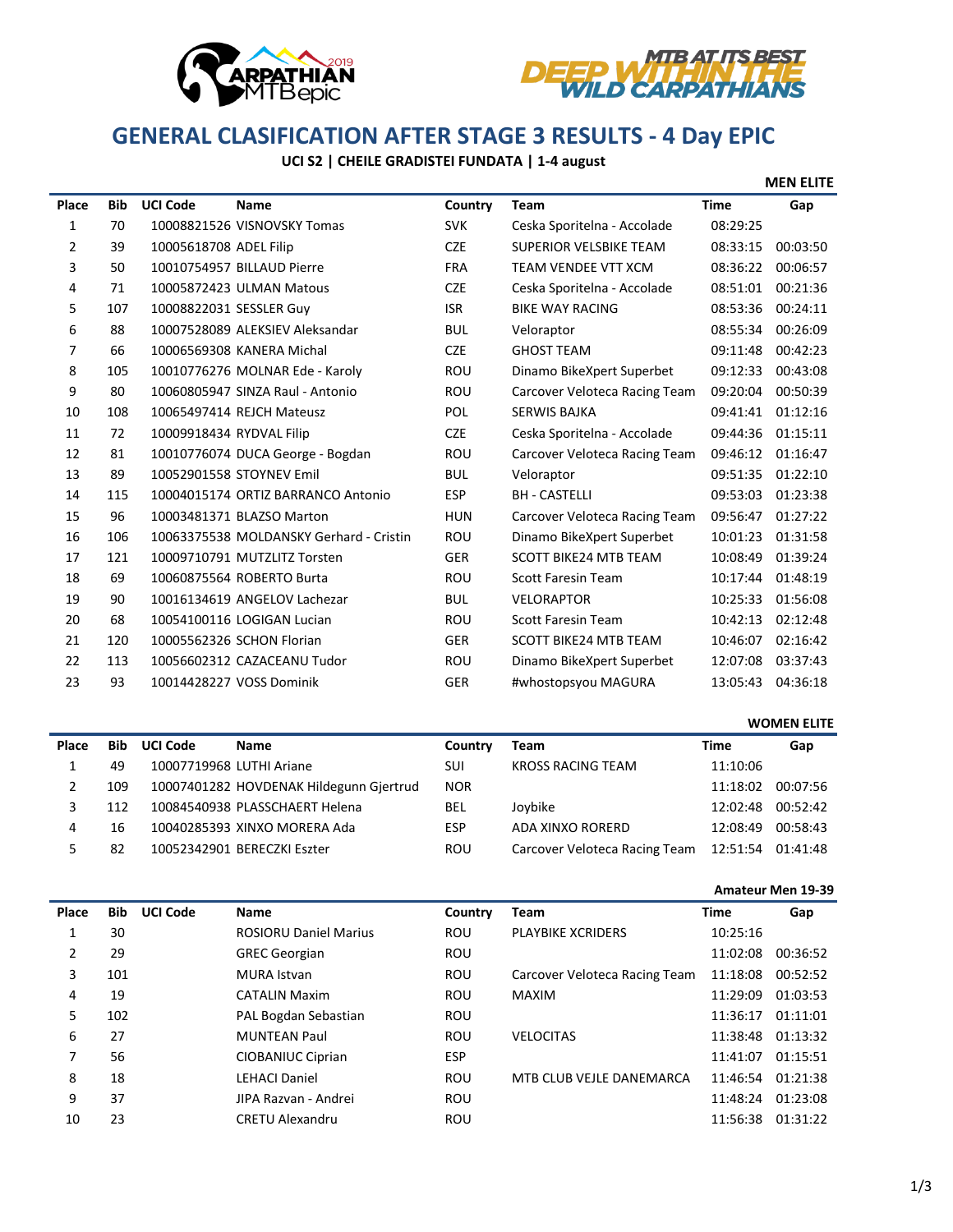



| 11 | 22             |                          | <b>AASA Martin</b>             | <b>SWE</b> | Lulu Terrung cyklister        | 11:57:19 | 01:32:03 |
|----|----------------|--------------------------|--------------------------------|------------|-------------------------------|----------|----------|
| 12 | 8              |                          | <b>SIMION Sabin</b>            | ROU        | <b>HPM</b>                    | 12:03:04 | 01:37:48 |
| 13 | 21             |                          | <b>PATRICHE Mihai</b>          | <b>ROU</b> | <b>EVERGREEN BIKING TEAM</b>  | 12:04:48 | 01:39:32 |
| 14 | 98             |                          | PAKULA Piotr                   | POL        |                               | 12:08:15 | 01:42:59 |
| 15 | 55             |                          | <b>MIRCIOI Cristian</b>        | ROU        | MAUS BIKE TIBISCUS TEAM       | 12:17:16 | 01:52:00 |
| 16 | 114            |                          | PASTUSIAK Marcin               | POL        |                               | 12:18:25 | 01:53:09 |
| 17 | 111            |                          | CATOIU Andrei                  | <b>ROU</b> |                               | 12:18:40 | 01:53:24 |
| 18 | 117            | 10088909473 JANATA Boris |                                | <b>SVK</b> | BIKE ARENA ZLATNICKA DOLINA   | 12:18:44 | 01:53:28 |
| 19 | 34             |                          | <b>WALLYN Bert</b>             | <b>BEL</b> |                               | 12:19:07 | 01:53:51 |
| 20 | 110            |                          | <b>TORRES VILLALON Pedro</b>   | ESP        |                               | 12:23:25 | 01:58:09 |
| 21 | 31             |                          | <b>TEBEICA Tiberiu</b>         | ROU        | Dinamo BikeXpert Superbet     | 12:29:17 | 02:04:01 |
| 22 | 103            |                          | 10056596652 SPRINCEANA Catalin | <b>ROU</b> | Dinamo BikeXpert Superbet     | 12:34:10 | 02:08:54 |
| 23 | 52             |                          | <b>NEAGA Lucian</b>            | ROU        | <b>VELOX CYCLING TEAM</b>     | 12:36:37 | 02:11:21 |
| 24 | 65             |                          | <b>KLAKURKA Vaclav</b>         | <b>CZE</b> | AD TEAM                       | 12:45:03 | 02:19:47 |
| 25 | 85             |                          | 10096265410 TAPASZTO Zsolt     | ROU        | Carcover Veloteca Racing Team | 12:48:10 | 02:22:54 |
| 26 | 97             |                          | <b>LENZ Michal</b>             | POL        | <b>GOOD RIDE</b>              | 12:51:29 | 02:26:13 |
| 27 | 26             |                          | <b>NAGY Tiberiu</b>            | ROU        | <b>VELOCITAS</b>              | 13:25:24 | 03:00:08 |
| 28 | 24             |                          | <b>BURCA Cristian</b>          | ROU        | <b>VELOCITAS</b>              | 13:41:05 | 03:15:49 |
| 29 | $\overline{7}$ |                          | <b>COLIBAN Andrei</b>          | ROU        |                               | 14:02:09 | 03:36:53 |
| 30 | 57             |                          | <b>LAZAR Mihai</b>             | <b>ROU</b> |                               | 14:12:05 | 03:46:49 |
| 31 | 35             |                          | SZANTAI VECSERA Balint         | <b>HUN</b> |                               | 14:15:55 | 03:50:39 |
| 32 | 10             |                          | PASCU Andrei                   | ROU        |                               | 14:24:37 | 03:59:21 |
| 33 | 73             |                          | <b>KOZAK David</b>             | <b>CZE</b> | AD TEAM                       | 14:51:36 | 04:26:20 |
| 34 | 25             |                          | JURA Mihai - Andrei            | ROU        | <b>ACS VELOCITAS</b>          | 14:56:47 | 04:31:31 |
| 35 | 75             |                          | <b>KOVALEVSKIY Vladimir</b>    | <b>RUS</b> |                               | 15:32:22 | 05:07:06 |
| 36 | 11             |                          | ROBU Andrei                    | ROU        |                               | 15:33:53 | 05:08:37 |
| 37 | 5              |                          | <b>GAVRILA Doru</b>            | ROU        |                               | 16:09:21 | 05:44:05 |
| 38 | 6              |                          | LUPICA Razvan                  | ROU        |                               | 16:23:18 | 05:58:02 |
| 39 | 36             |                          | <b>ZOLTAN Fogarasi</b>         | ROU        | <b>GARAGE RACING</b>          | 17:20:52 | 06:55:36 |
| 41 | 43             |                          | FORD Jeffrey                   | <b>ROU</b> |                               | 19:27:15 | 09:01:59 |
| 42 | 60             |                          | <b>OLARU Mircea</b>            | ROU        |                               | 20:09:32 | 09:44:16 |
|    |                |                          |                                |            |                               |          |          |

### **Amateur Men 40-49**

| Place | Bib | <b>UCI Code</b>        | Name                       | Country    | Team                           | <b>Time</b> | Gap      |
|-------|-----|------------------------|----------------------------|------------|--------------------------------|-------------|----------|
| 1     | 63  |                        | <b>ELMIGER Martin</b>      | <b>SUI</b> | <b>TORTOUR</b>                 | 09:39:37    |          |
| 2     | 12  |                        | JIDOVU Cristian            | <b>ROU</b> | <b>CS TIBISCUS</b>             | 10:52:17    | 01:12:40 |
| 3     | 54  | N-0290                 | <b>IONASCU Marius</b>      | <b>ROU</b> | <b>MAUS BIKE TIBISCUS TEAM</b> | 11:00:13    | 01:20:36 |
| 4     | 94  |                        | DANNER Roland              | <b>GER</b> | #whostopsyou MAGURA            | 11:11:19    | 01:31:42 |
| 5     | 77  |                        | <b>MARTIN Rytir</b>        | <b>CZE</b> | AD TEAM                        | 11:31:18    | 01:51:41 |
| 6     | 13  |                        | PREDA Razvan               | ROU        | <b>HPM Pro Mountain Sports</b> | 11:48:02    | 02:08:25 |
| 7     | 51  |                        | LAGUIA Alfredo             | <b>ESP</b> | <b>BEER O CLOCK</b>            | 11:48:09    | 02:08:32 |
| 8     | 92  |                        | <b>RUSEV Kalin</b>         | <b>BUL</b> | Veloraptor                     | 12:06:14    | 02:26:37 |
| 9     | 83  | 10096233882 VERES Joan |                            | ROU        | Carcover Veloteca Racing Team  | 12:48:06    | 03:08:29 |
| 10    | 84  |                        | 10096119607 BARNA Gabor    | ROU        | Carcover Veloteca Racing Team  | 13:02:22    | 03:22:45 |
| 11    | 62  |                        | <b>COCIUBA Teofil</b>      | <b>ROU</b> |                                | 13:12:35    | 03:32:58 |
| 12    | 42  |                        | <b>MANASTIREANU George</b> | ROU        | Sportul pentru tine            | 13:23:42    | 03:44:05 |
| 13    | 91  |                        | TANKOV Viktor              | <b>BUL</b> | Veloraptor                     | 13:27:39    | 03:48:02 |
| 14    | 40  |                        | <b>SANDU Mugurel</b>       | ROU        | <b>SCOTT FARESIN TEAM</b>      | 13:36:05    | 03:56:28 |
|       |     |                        |                            |            |                                |             |          |